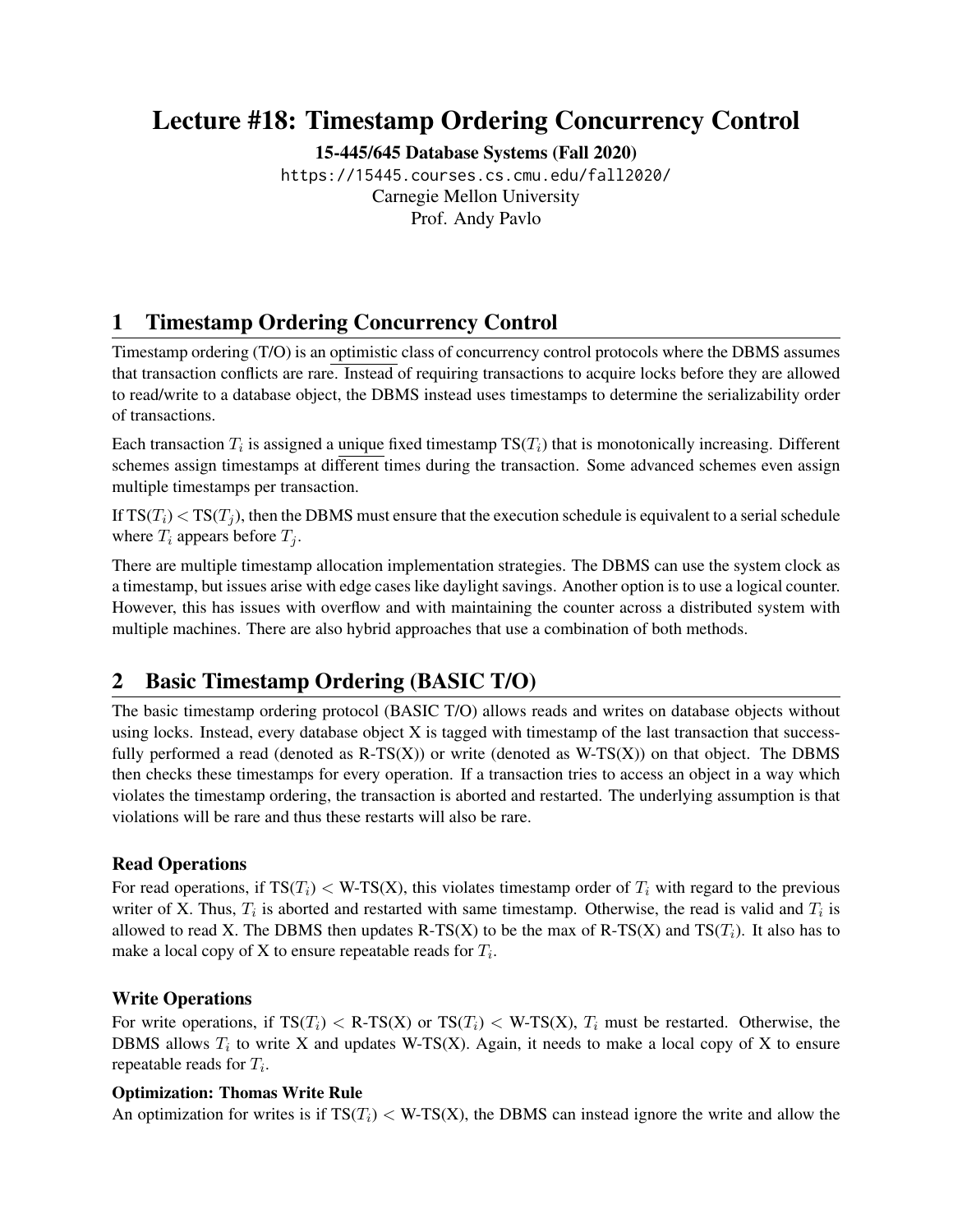transaction to continue instead of aborting and restarting it. This is called the *Thomas Write Rule*. Note that this violates timestamp order of  $T_i$  but this is okay because no other transaction will ever read  $T_i$ 's write to object X.

The Basic T/O protocol generates a schedule that is conflict serializable if it does not use Thomas Write Rule. It cannot have deadlocks because no transaction ever waits. However, there is a possibility of starvation for long transactions if short transactions keep causing conflicts.

It also permits schedules that are not recoverable. A schedule is *recoverable* if transactions commit only after all transactions whose changes they read, commit. Otherwise, the DBMS cannot guarantee that transactions read data that will be restored after recovering from a crash.

### Potential Issues:

- High overhead from copying data to transaction's workspace and from updating timestamps.
- Long running transactions can get starved. The likelihood that a transaction will read something from a newer transaction increases.
- Suffers from the timestamp allocation bottleneck on highly concurrent systems.

# 3 Optimistic Concurrency Control (OCC)

Optimistic concurrency control (OCC) is another optimistic concurrency control protocol which also uses timestamps to validate transactions. OCC works best when the number of conflicts is low. This is when either all of the transactions are read-only or when transactions access disjoint subsets of data. If the database is large and the workload is not skewed, then there is a low probability of conflict, making OCC a good choice.

In OCC, the DBMS creates a *private workspace* for each transaction. All modifications of the transaction are applied to this workspace. Any object read is copied into workspace and any object written is copied to the workspace and modified there. No other transaction can read the changes made by another transaction in its private workspace.

When a transaction commits, the DBMS compares the transaction's workspace *write set* to see whether it conflicts with other transactions. If there are no conflicts, the write set is installed into the "global" database.

OCC consists of three phases:

- 1. Read Phase: Here, the DBMS tracks the read/write sets of transactions and stores their writes in a private workspace.
- 2. Validation Phase: When a transaction commits, the DBMS checks whether it conflicts with other transactions.
- 3. Write Phase: If validation succeeds, the DBMS applies the private workspace changes to the database. Otherwise, it aborts and restarts the transaction.

## Validation Phase

The DBMS assigns transactions timestamps when they enter the validation phase. To ensure only serializable schedules are permitted, the DBMS checks  $T_i$  against other transactions for RW and WW conflicts and makes sure that all conflicts go one way (from older transactions to younger transactions). The DBMS checks the timestamp ordering of the committing transaction with all other running transactions. Transactions that have not yet entered the validation phase are assigned a timestamp of  $\infty$ .

If  $TS(T_i) < TS(T_i)$ , then one of the following three conditions must hold:

1.  $T_i$  completes all three phases before  $T_j$  begins